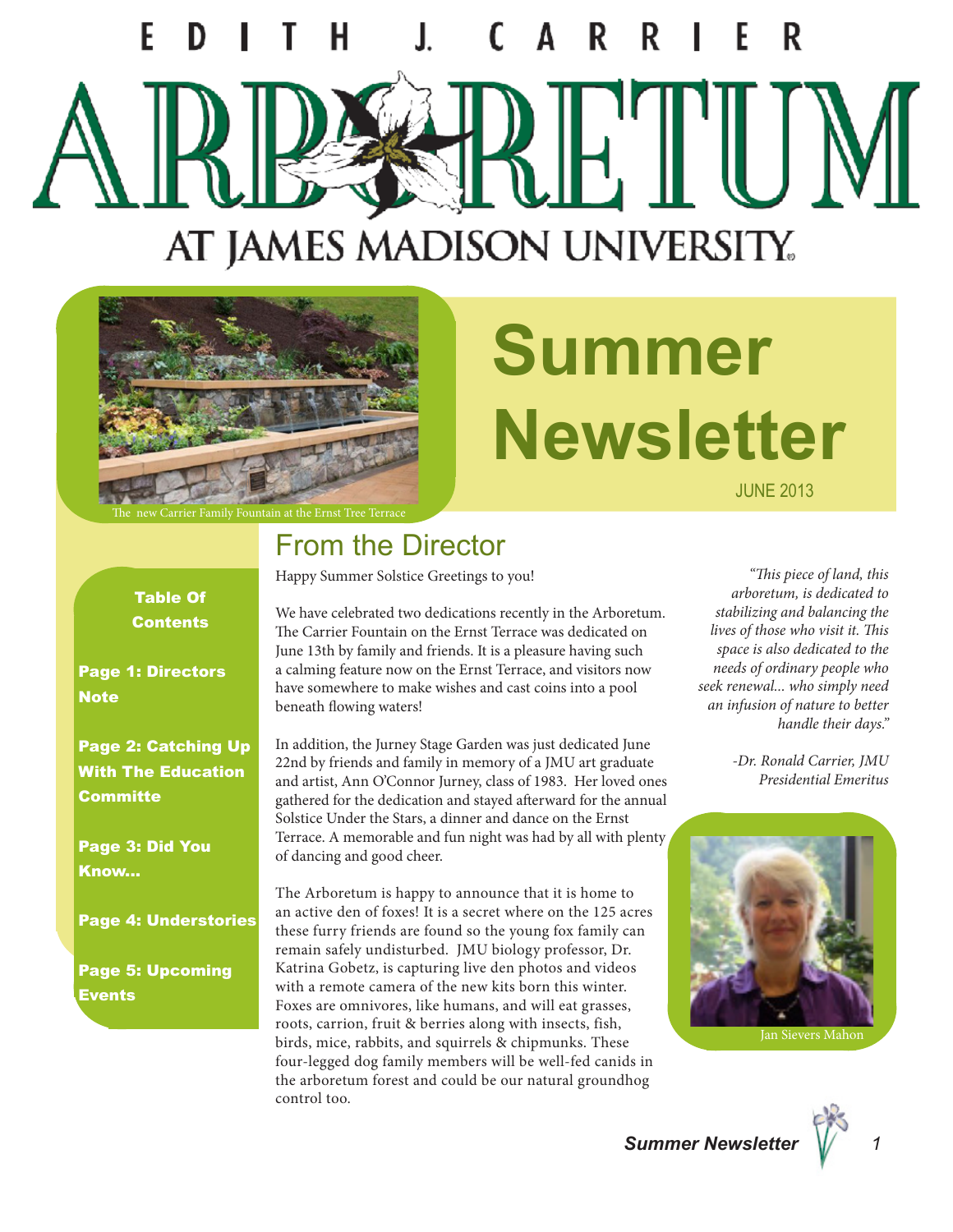### CATCHING UP WITH THE

### **Educational Committee**

*Current members: Barbara Wheatley, Betty Chappell, Joe Sharrer, Sherry Leffel, Teresa French, Tom Lord, and Julia Stutzman*

Julia Stutzman completed her first rewarding year as Education Coordinator and Education Committee Chair, and realized successes leading the Education Committee, launching new programs, and executing current programs that are under her management.

The Wine and Cheese Lecture series that was started last spring by the Education Committee has now had three successful events. The Ernst Terrace beside the Frances Plecker Education Center has become an even more beautiful location for tastings and lectures with its new Dr. Ronald Carrier commemorative water feature. Speakers from White Oak Lavender Farm were guests at the spring lecture in May, and lavender ice cream tasting was included in addition to wines and cheeses. The next event will be held this coming August with a guest speaker from Showalter's Orchard. This lecture will feature hard cider tasting from the orchard.

Tom Lord supported the new arboretum website educational birding pages by managing sightings records, writing species profiles and networking the Rockingham Bird Club to give arboretum educational birding lectures and guided walks.

The Education Committee also gave input last fall on the large-scale sign text written by the Education Coordinator and sign design by JMU graduate and graphic design intern Natalie Kress. These signs cover educational topics like decomposition, tree roots, and oak-hickory forests, among others, and hopefully will be placed around the arboretum in the coming year.

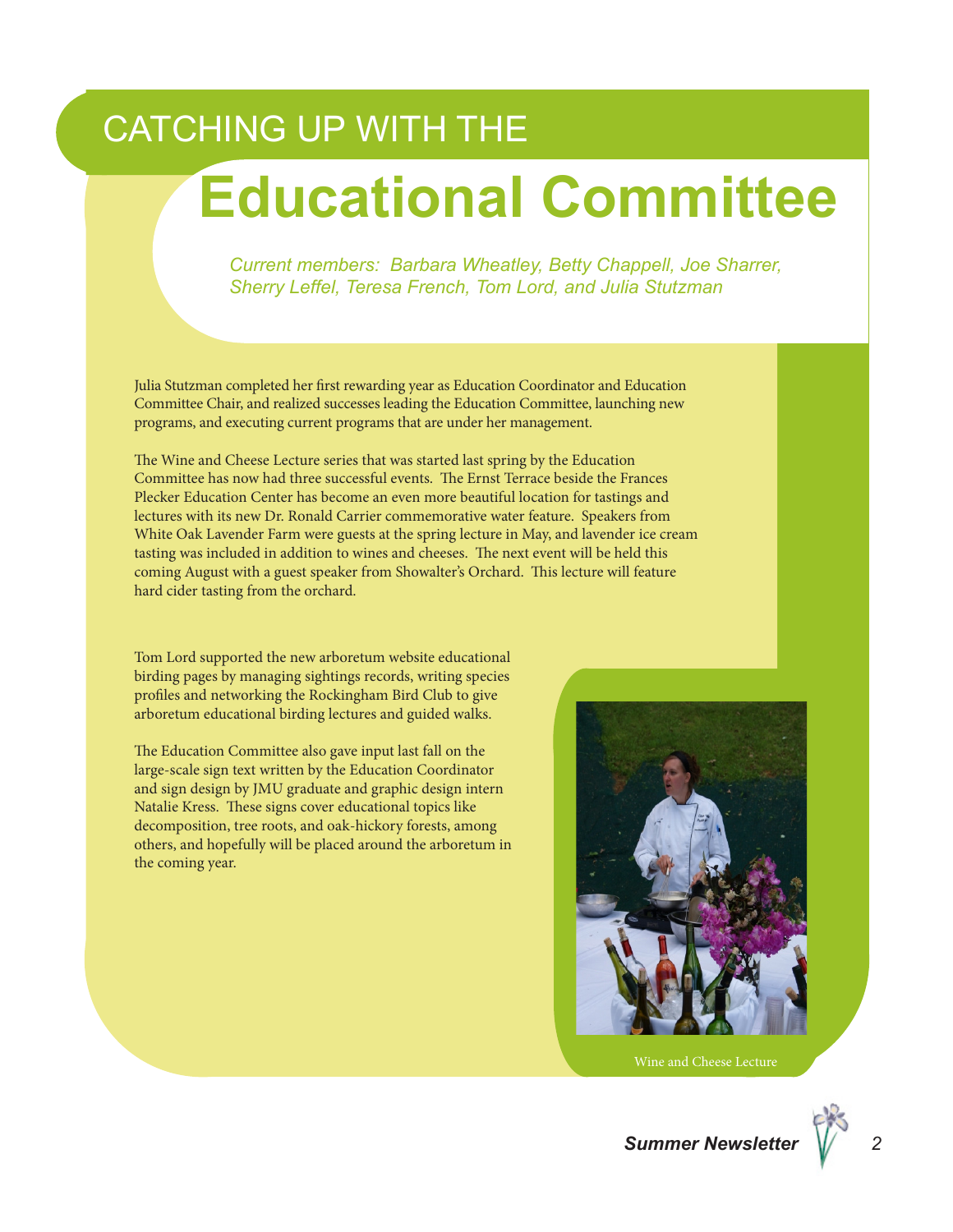#### Jan Sievers Mahon

## **Did You Know That...**

#### Children and Herbs Make Great Garden Companions

Growing herbs with children is a great way to introduce children to gardening. Herbs are easy to grow, grow well in containers, and have a presence in the garden all year long. Try some ideas below that teach young ones that herbs are a part of their everyday meals and can be part of special treats too.

\*Engage children in picking, rubbing, smelling fresh lemon thyme, lemon balm, or lemon verbena from your garden to be used in fresh fruit smoothies; blend banana, juice or coconut milk, frozen fruit such as blueberries, raspberries or peaches (or fresh-picked fruit) and ice. Add a dollop of honey and your fresh herbs all blended together make for a colorful, delicious and healthy drink.

\*Pick fresh pansies, violets, and borage in bloom, or rose petals or herbs' flowers such as sage, thyme, or rosemary and place them in water-filled ice cube trays for freezing to use later in summer drinks or teas. Try adding chopped dried cranberries, apricots, or blueberries for color and sweetness. Use this same technique for mint leaves and thyme and basil leaves. Leave in the freezer trays or store in labeled freezer bags after frozen to use in smoothies, soups, or pastas. Use Popsicle forms with juice and add fresh flowers and herb leaves for fun flavor combinations for healthy frozen treats.



Photo courtesy of My One Percent Blog



Photo courtesy of Ruthie with Food Blog

\*Plant a pizza garden with your child with plum tomatoes and pepper plants planted in the back or middle, along with parsley, thyme, basil and oregano in the front or around the taller plants. Onions can be included along with any other pizza toppings that your children may love like spinach, garlic or cherry tomatoes. Harvest veggies and herbs in summer to make your own home-made pizzas. Substitute fresh fruit chopped with mints, lemon thyme or lemon balm, mixed with honey and whipped cream and/or chocolate sauce to make a perfect pizza dessert that your children will love!

Happy herb growing, happy harvesting, happy eating!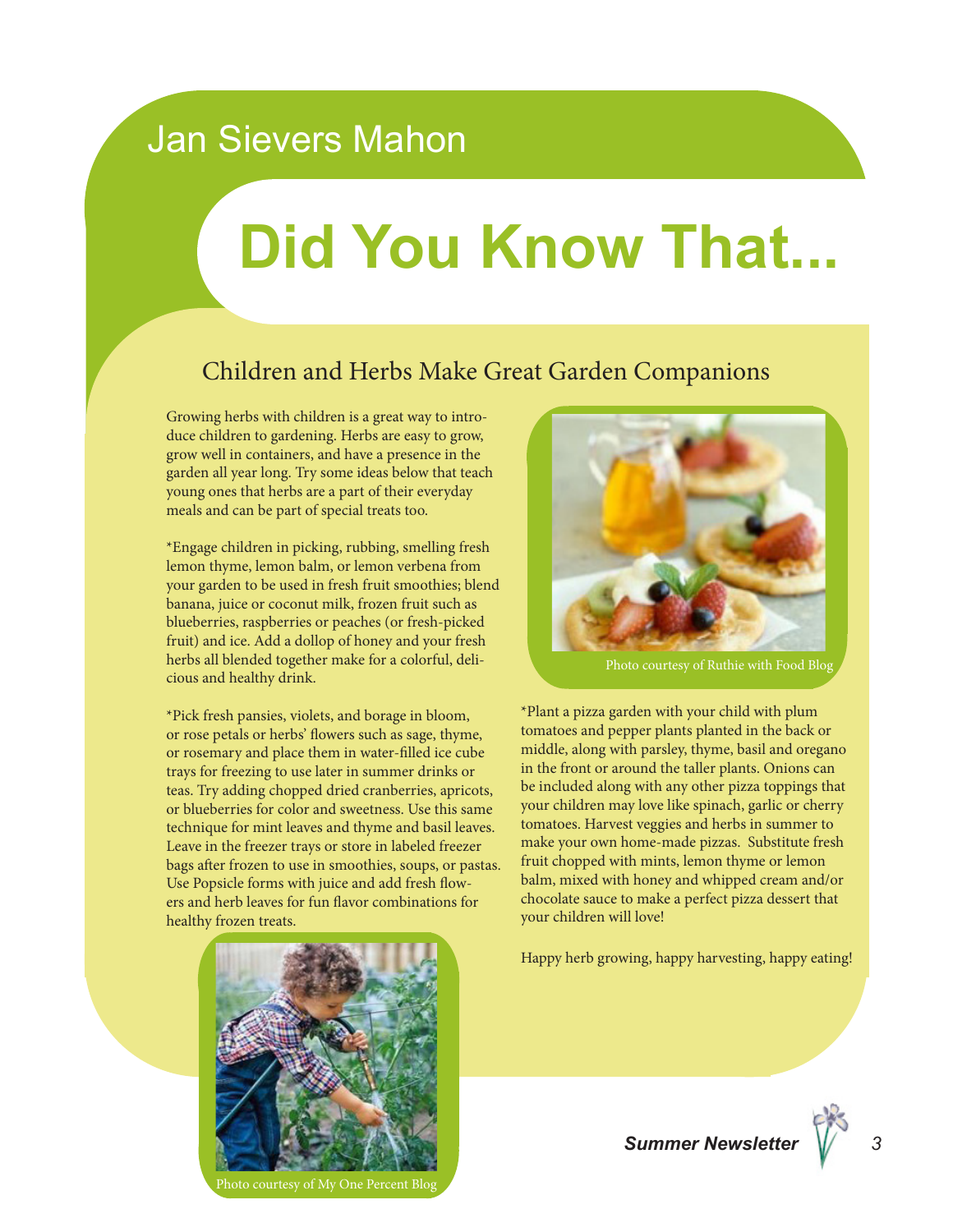### UNDER STORIES

For families whose kids are weary of hearing: "Shush! … Sit down! … Quiet! … Don't touch! … Be still! ... the EJC Arboretum offers wonderful alternatives! Little "sprouts" who delight in getting hands in the dirt can enjoy a free group tour, "Throw and Grow Seed Balls," where they make a soil seed ball, take it home, toss it in a garden, then watch as it sprouts and grows into a micro wildflower garden. For those who would rather have a pencil in their hands than dirt, there are botanical drawing workshops for kids each season, where kids create their own botanical journal. Even kids at heart can learn tree identification while enjoying miles of nature trails by either reading signs along the trails to learn, or using any portable device with internet access to learn by taking web audio tree tours now at the arboretum website.

Arboretum visits are even more fun for kids arriving with quarters in their pockets who love watching koi that look like giant goldfish, rising with gaping mouths kissing the surface to compete with the ducks for feed pellets from the dispenser! Twenty five cents never bought so much fun!



Photo courtesy of Brian Ripley



More than sunshine and fresh air are enjoyed for families bringing picnics to Storytime in the Understory, a monthly outdoor story reading featuring nature topics, second Tuesdays at 11:00 a.m., June through September. All can attend summer brown bag Wednesday lunchtime lectures at noon in the Pavilion where experts share tips and gardening how-tos for trending topics.

The annual free Children's Harvest Festival is another children's program with activities stations demonstrating art, dancing, music instrument performance and creative writing in nature, and games and challenges for tree seed harvesting. Seeds collected are used by Virginia Forestry nurseries to grow trees for waterway plantings.

Visit the arboretum website, jmu.edu/arboretum, for these and more children's programs.